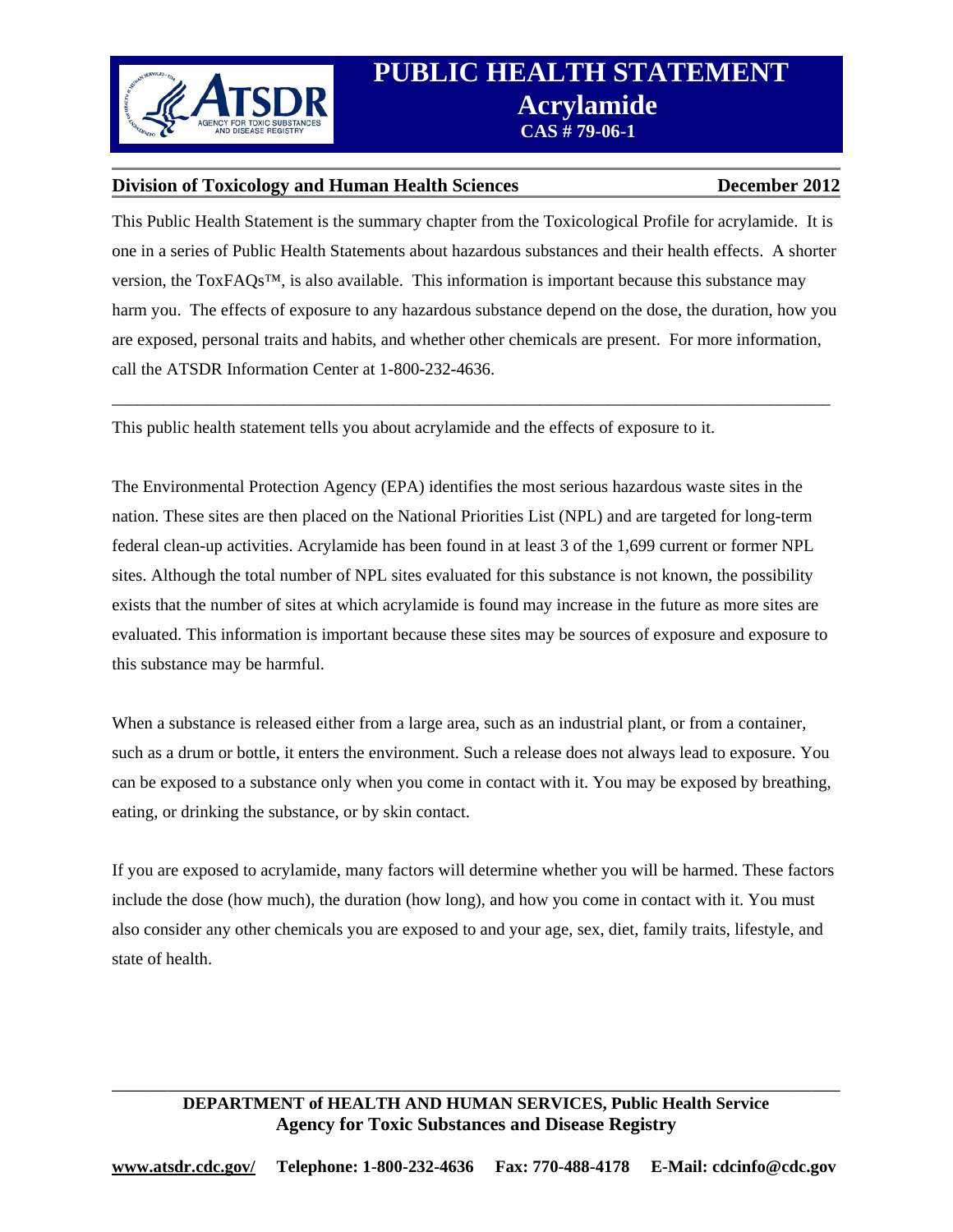

#### **Division of Toxicology and Human Health Sciences December 2012**

# **What is acrylamide?**

| White or colorless,<br>odorless crystalline<br>solid | Acrylamide can violently react when melting. When heated, acrid fumes<br>may be released.                                                     |
|------------------------------------------------------|-----------------------------------------------------------------------------------------------------------------------------------------------|
| <b>Used in industry</b>                              | Acrylamide is used to make polyacrylamide, which is mainly used in<br>treating effluent from water treatment plants and industrial processes. |

#### **What happens to acrylamide when it enters the environment?**

|                   | <b>Most commonly found</b> Acrylamide may enter drinking water if polyacrylamide is used in the               |
|-------------------|---------------------------------------------------------------------------------------------------------------|
| in water          | treatment process. It can be found in soils, but is rarely found in air.                                      |
| in soil and water | <b>Rapidly broken down</b> If acrylamide enters soil or water, it will be broken down quickly by<br>bacteria. |

# **How might I be exposed to acrylamide?**

| <b>Water and soil</b>            | Drinking water can sometimes contain acrylamide. It can enter drinking<br>water from the treatment process of municipal supplies as well as from<br>substances used to construct dams and wells. Acrylamide breaks down<br>quickly in water and soil, but there is still a chance of exposure if you                                                                                                                                                             |
|----------------------------------|------------------------------------------------------------------------------------------------------------------------------------------------------------------------------------------------------------------------------------------------------------------------------------------------------------------------------------------------------------------------------------------------------------------------------------------------------------------|
| Inhalation and dermal<br>contact | live near a plastics or dye plants.<br>If you smoke, or breathe second-hand tobacco smoke, you might be<br>exposed to acrylamide. Tobacco smoke is a major source of acrylamide<br>exposure within the general population. People involved in the<br>production or use of acrylamide and acrylamide-containing products are<br>exposed if they breathe in air that contains acrylamide. They may also<br>be exposed by coming into skin contact with acrylamide. |
| Food                             | Acrylamide is formed in foods that are rich in carbohydrates (particularly)<br>potatoes) when they are fried, grilled, or baked at normal cooking<br>temperatures. Levels of acrylamide in these foods increase with higher<br>temperatures and longer cooking times. Protein-based foods (such as<br>meats) probably contain low amounts of acrylamide. Ingestion of foods<br>that contain acrylamide is a primary source of exposure.                          |

#### **DEPARTMENT of HEALTH AND HUMAN SERVICES, Public Health Service Agency for Toxic Substances and Disease Registry**

\_\_\_\_\_\_\_\_\_\_\_\_\_\_\_\_\_\_\_\_\_\_\_\_\_\_\_\_\_\_\_\_\_\_\_\_\_\_\_\_\_\_\_\_\_\_\_\_\_\_\_\_\_\_\_\_\_\_\_\_\_\_\_\_\_\_\_\_\_\_\_\_\_\_\_\_\_\_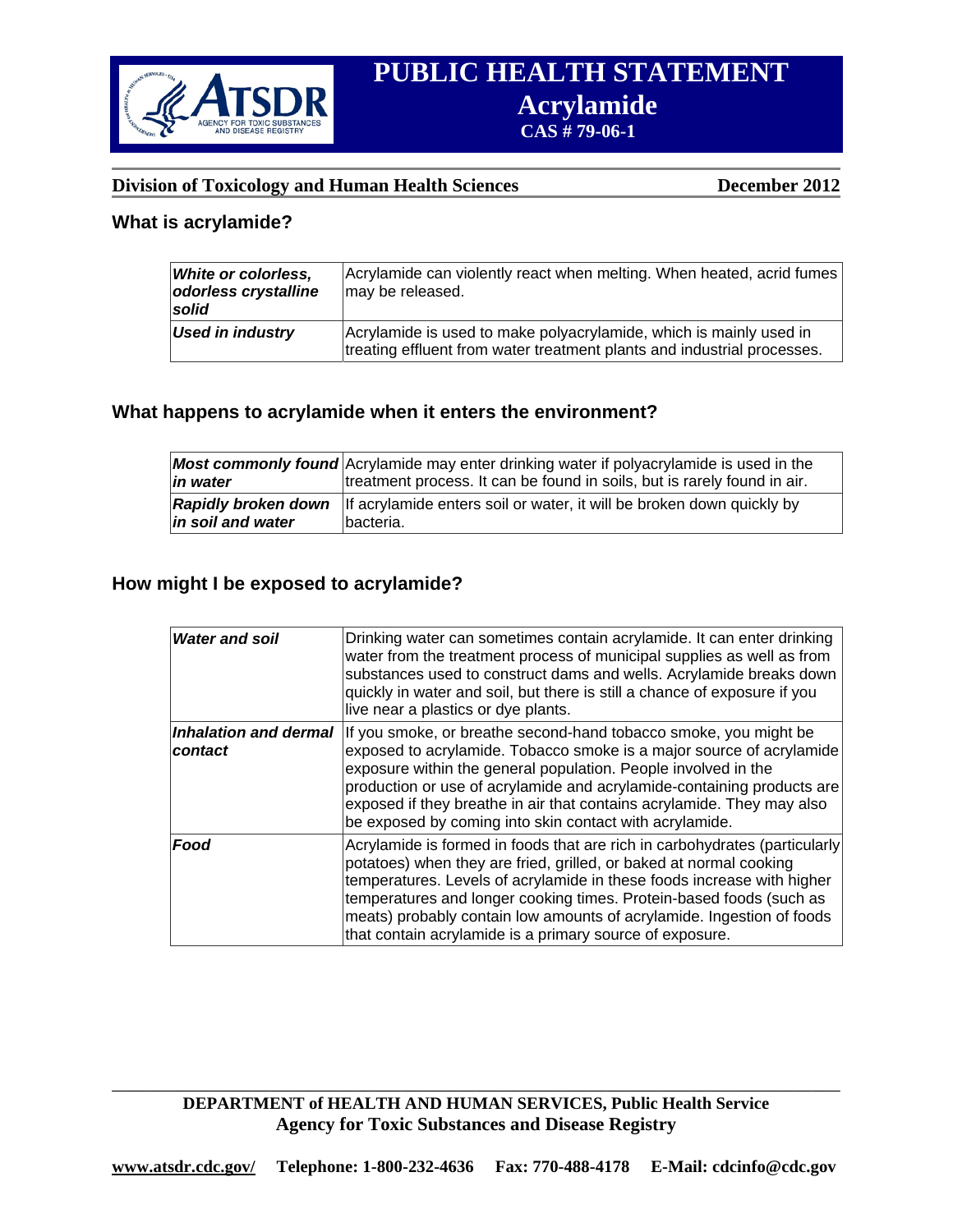

## **Division of Toxicology and Human Health Sciences December 2012**

# **How can acrylamide enter and leave my body?**

| May enter your body<br>through food, drinking<br>water, breathing, and<br>skin contact | Acrylamide can enter your body when you eat foods or drink water<br>containing acrylamide. Breathing tobacco smoke may cause some<br>level of acrylamide to enter your lungs. Acrylamide can also enter your<br>body if it comes in contact with your skin. Dermal contact with<br>acrylamide can occur if you work in the manufacture of acrylamide or<br>polyacrylamide gels. |
|----------------------------------------------------------------------------------------|---------------------------------------------------------------------------------------------------------------------------------------------------------------------------------------------------------------------------------------------------------------------------------------------------------------------------------------------------------------------------------|
| fluids                                                                                 | <b>Leaves through bodily</b> Once in your body, acrylamide enters your body fluids. Acrylamide and<br>its breakdown products leave your body mostly through urine; small<br>amounts may leave through feces, exhaled air, and breast milk.                                                                                                                                      |

#### **How can acrylamide affect my health?**

This section looks at studies concerning potential health effects in animal and human studies.

| <b>Nervous system</b><br>effects | Nervous system effects such as muscle weakness, numbness in hands<br>and feet, sweating, unsteadiness, and clumsiness were reported in<br>some acrylamide workers. However, most people are not exposed to<br>acrylamide levels high enough to cause these effects.                                                                                        |
|----------------------------------|------------------------------------------------------------------------------------------------------------------------------------------------------------------------------------------------------------------------------------------------------------------------------------------------------------------------------------------------------------|
| <b>Reproductive effects</b>      | Acrylamide reduces the ability of male animals to produce offspring and<br>could cause similar effects in humans, but not likely at exposure levels<br>experienced by most people.                                                                                                                                                                         |
| <b>Cancer</b>                    | Acrylamide has caused several types of cancer in animals. We do not<br>know whether acrylamide causes cancer in humans. The EPA,<br>International Agency for Research on Cancer (IARC), National<br>Toxicology Program (NTP), and the Department of Health and Human<br>Services have concluded that acrylamide is likely to be carcinogenic to<br>humans. |

# **How can acrylamide affect children?**

This section discusses potential health effects in humans from exposures during the period from conception to maturity at 18 years of age.

> **DEPARTMENT of HEALTH AND HUMAN SERVICES, Public Health Service Agency for Toxic Substances and Disease Registry**

\_\_\_\_\_\_\_\_\_\_\_\_\_\_\_\_\_\_\_\_\_\_\_\_\_\_\_\_\_\_\_\_\_\_\_\_\_\_\_\_\_\_\_\_\_\_\_\_\_\_\_\_\_\_\_\_\_\_\_\_\_\_\_\_\_\_\_\_\_\_\_\_\_\_\_\_\_\_

 **www.atsdr.cdc.gov/ Telephone: 1-800-232-4636 Fax: 770-488-4178 E-Mail: cdcinfo@cdc.gov**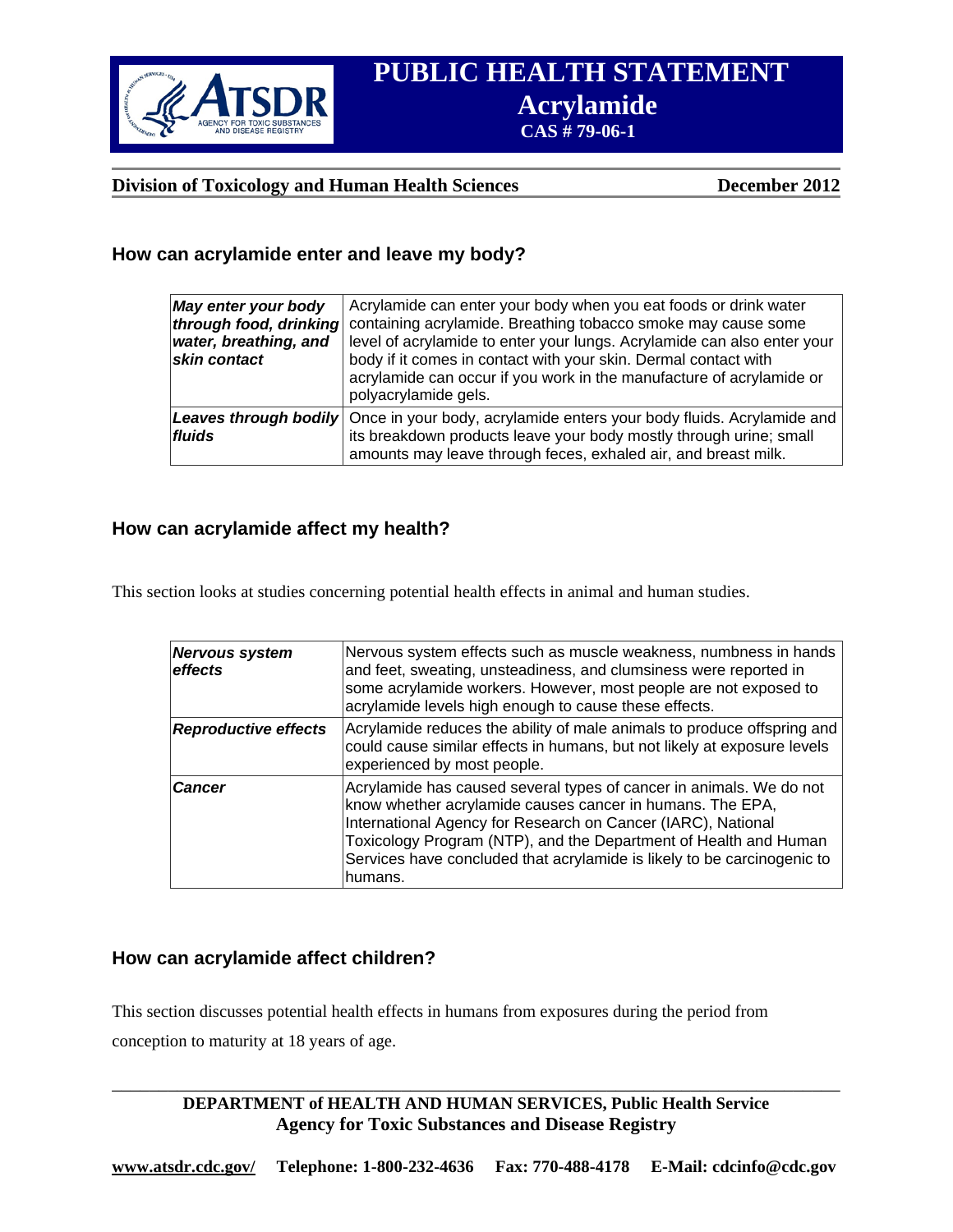

## **Division of Toxicology and Human Health Sciences December 2012**

| <b>Effects in children</b>   | Acrylamide is expected to affect children in the same manner as<br>adults.<br>It is not known whether children are more susceptible than adults to                                                                                                                                                                                                                                                                    |
|------------------------------|-----------------------------------------------------------------------------------------------------------------------------------------------------------------------------------------------------------------------------------------------------------------------------------------------------------------------------------------------------------------------------------------------------------------------|
|                              | the effects of acrylamide.                                                                                                                                                                                                                                                                                                                                                                                            |
| <b>Developmental effects</b> | Effects such as decreased body weight, decreased startle responses,<br>indicators of repressed learning ability and motivation, delayed<br>development of motor skills, and decreased levels of some chemicals<br>involved in transmission of brain signals were seen in some animals<br>exposed to acrylamide before and after birth. There are no reports of<br>acrylamide causing developmental effects in humans. |

# **How can families reduce the risk of exposure to acrylamide?**

| <b>Limit exposure to</b><br>tobacco and second-<br>hand smoke    | Tobacco smoke contains acrylamide. Avoid smoking or breathing in<br>second-hand smoke.                                                                                                                                   |
|------------------------------------------------------------------|--------------------------------------------------------------------------------------------------------------------------------------------------------------------------------------------------------------------------|
| <b>Reduce consumption</b><br>of foods that contain<br>acrylamide | Avoid eating a lot of carbohydrate-rich foods that are cooked at high<br>temperatures (e.g., French fries). Foods with higher protein content<br>appear to have lower amounts of acrylamide. Avoid overcooking<br>foods. |

# **Is there a medical test to determine whether I have been exposed to acrylamide?**

| <b>Can be measured in</b> | Acrylamide and its breakdown products can be measured in blood and |
|---------------------------|--------------------------------------------------------------------|
| blood and urine           | urine. These measurements may be useful in estimating how much     |
|                           | acrylamide has entered the body. However, assays to identify       |
|                           | exposure to acrylamide are not readily available to clinicians.    |

#### **What recommendations has the federal government made to protect human health?**

The federal government develops regulations and recommendations to protect public health. Regulations can be enforced by law. The EPA, the Occupational Safety and Health Administration (OSHA), and the Food and Drug Administration (FDA) are some federal agencies that develop regulations for toxic substances. Recommendations provide valuable guidelines to protect public health, but cannot be enforced by law. The Agency for Toxic Substances and Disease Registry (ATSDR) and the National

# **DEPARTMENT of HEALTH AND HUMAN SERVICES, Public Health Service Agency for Toxic Substances and Disease Registry**

\_\_\_\_\_\_\_\_\_\_\_\_\_\_\_\_\_\_\_\_\_\_\_\_\_\_\_\_\_\_\_\_\_\_\_\_\_\_\_\_\_\_\_\_\_\_\_\_\_\_\_\_\_\_\_\_\_\_\_\_\_\_\_\_\_\_\_\_\_\_\_\_\_\_\_\_\_\_

 **www.atsdr.cdc.gov/ Telephone: 1-800-232-4636 Fax: 770-488-4178 E-Mail: cdcinfo@cdc.gov**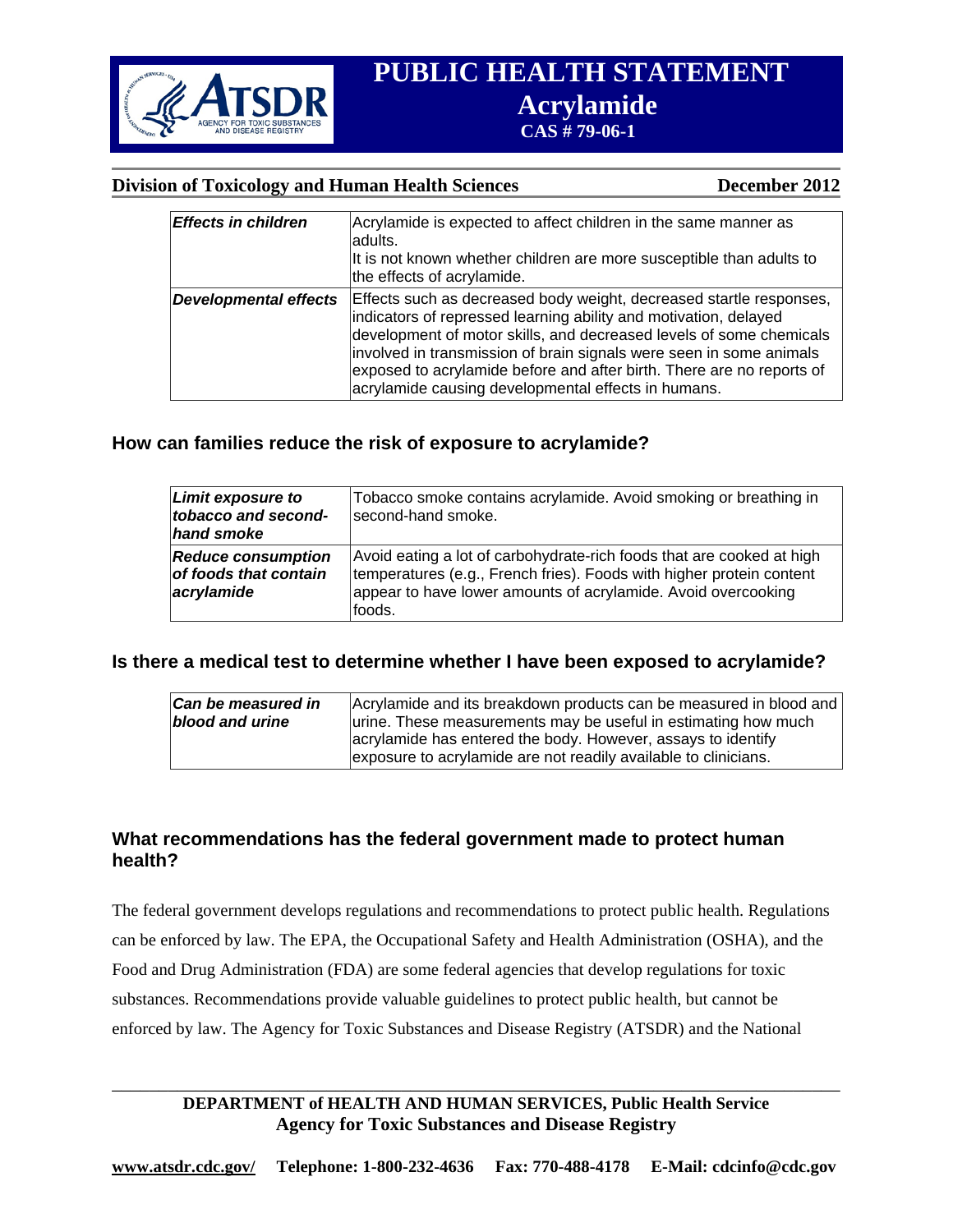

## **Division of Toxicology and Human Health Sciences December 2012**

Institute for Occupational Safety and Health (NIOSH) are two federal organizations that develop recommendations for toxic substances.

Regulations and recommendations can be expressed as "not-to-exceed" levels. These are levels of a toxic substance in air, water, soil, or food that do not exceed a critical value. This critical value is usually based on levels that affect animals; they are then adjusted to levels that will help protect humans. Sometimes these not-to-exceed levels differ among federal organizations because they used different exposure times (an 8-hour workday or a 24-hour day), different animal studies, or other factors.

Recommendations and regulations are also updated periodically as more information becomes available. For the most current information, check with the federal agency or organization that provides it.

Some regulations and recommendations for acrylamide include the following:

| Levels in drinking<br>water set by EPA | The EPA has determined that exposure to acrylamide in drinking water<br>at concentrations of 1.5 mg/L for one day or 0.3 mg/L for 10 days is not<br>expected to cause any adverse effects in a child. |
|----------------------------------------|-------------------------------------------------------------------------------------------------------------------------------------------------------------------------------------------------------|
| Levels in workplace                    | OSHA set a legal limit of 0.3 mg/m <sup>3</sup> for acrylamide in air averaged over                                                                                                                   |
| air set by OSHA                        | an 8-hour work day.                                                                                                                                                                                   |

# **Where can I get more information?**

If you have any more questions or concerns, please contact your community or state health or environmental quality department, or contact ATSDR at the address and phone number below.

ATSDR can also tell you the location of occupational and environmental health clinics. These clinics specialize in recognizing, evaluating, and treating illnesses that result from exposure to hazardous substances.

Toxicological profiles are also available on-line at www.atsdr.cdc.gov and on CD-ROM. You may request a copy of the ATSDR ToxProfiles<sup>TM</sup> CD-ROM by calling the toll-free information and

# **DEPARTMENT of HEALTH AND HUMAN SERVICES, Public Health Service Agency for Toxic Substances and Disease Registry**

\_\_\_\_\_\_\_\_\_\_\_\_\_\_\_\_\_\_\_\_\_\_\_\_\_\_\_\_\_\_\_\_\_\_\_\_\_\_\_\_\_\_\_\_\_\_\_\_\_\_\_\_\_\_\_\_\_\_\_\_\_\_\_\_\_\_\_\_\_\_\_\_\_\_\_\_\_\_

 **www.atsdr.cdc.gov/ Telephone: 1-800-232-4636 Fax: 770-488-4178 E-Mail: cdcinfo@cdc.gov**